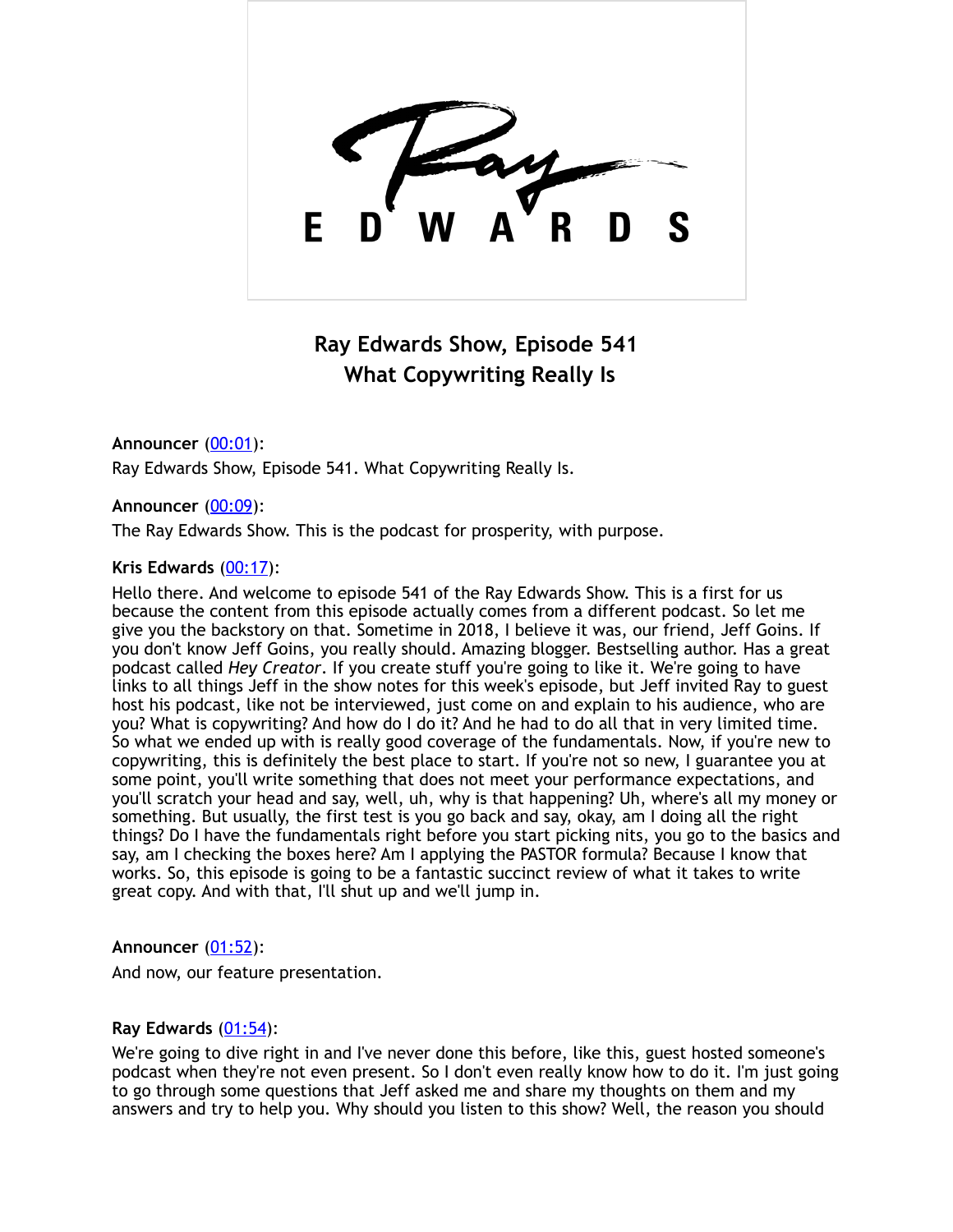listen is I'm going to explain to you how to communicate in a way to get people, to buy more of your books, to read more of your blog posts, to listen to more of your podcasts, to sign you to a book deal. In other words, I'm going to teach you how to communicate in a way that gets people to do what you want them to do. As long as it's in their best interest. I'm not going to teach you anything that, well, that should be used to manipulate people into doing stuff that's not good for them. You could use these tools for that purpose, but I'm trusting that you won't. So those are the reasons to listen. This is how it will benefit you. So Jeff's first question is who are you? And what's your story. This is awkward because this is the part that other people usually take care of on these podcasts. So I'll try to answer this in a way that tells the story and doesn't sound too braggadocios. I grew up in Eastern Kentucky. I started in the radio business when I was 14, loved that business and loved helping advertisers come up with clever ways to advertise their local businesses, to get people to come in and put cash in their register. I just loved that. And I know that makes me kind of a weird marketing geek, but that's what I enjoyed doing, probably because I grew up in a family of entrepreneurs. My mom had her own business. My uncles and aunts had their own businesses. It was just ran in the family. And so I understood that what a business owner wants is not branding or to get their name out there to project a certain image. But the business owner wants is to get cash in the drawer today. For us as writers, what we want is we want people to buy our books, to sign us to a book deal, to read our blog posts, to listen to our podcasts we're creating, and we want people to consume what we create. So it's really no different than what the merchant is doing. We're just merchants of ideas instead of merchants of goods and services. And ultimately I think for most of us, as you can see, in Jeff's example, we start as merchants of ideas and we become merchants of other stuff. So I grew more and more successful in radio because I came to understand that the people who drove the nice cars at the radio station were not the DJs. They were the salespeople because the salespeople generated the money. I befriended them. And I went with them on client calls and I started studying people like Jay Abraham and David Ogilvy and John Caples, the classic masters of direct response marketing, which let me just pause and give you a definition of that. That's the kind of marketing that asks people to do something directly. That's the kind of marketing that says at the end of the ad call 1-800-gets yours now and make the order. So it's not just building an image. It's asking for the order in the ad itself. It may seem like a small distinction, but it's very powerful and very important. It can mean the difference between a company being here next year or being bankrupt before then. So I understood that this was powerful stuff for local business owners. And then I figured out that not only could I help the clients at the radio station, the advertisers, I could also help the radio stations themselves. So I used direct response marketing and copywriting, which is the art of writing that marketing material that gets people to do stuff now, I could use that to sell the radio station to listeners and we could do direct response offers like listen to our station for a chance to win a hundred thousand dollars or to win a free CD or whatever the contest was we were having. We had a variety of different ways to make direct calls to action for our listeners to grow our audience. And I was very successful doing that. And then along came the internet and wrecks the whole deal because the internet killed radio. In fact, radio is still alive, but barely- they're on life support, because think about it. We went from having to listen to a radio station that had, that played maybe 12 to 16 radio ads, an hour, commercials an hour with a bunch of inane DJs talking all the time. And they maybe only played six or eight songs an hour to now we have thousands of songs in our pocket on a thing called an iPhone with no commercials. Well, that's going to cause a fundamental shift in the radio business. So I determined I needed to get out of that business and transfer my skills somewhere else, and the natural place to take my skills for writing, marketing and advertising copy was to the internet, where much to my amazement, I discovered people were willing to pay a lot of money for this service. Now let me pause and give you an explanation of why I just said that in the radio business, hardly anybody gets paid to write the copy. This will be shocking to you if you advertise on radio and it may change the way you think about it from now on. So if you don't want to hear this, if you don't want this to ruin your opinion of radio advertising, please stop listening now. Okay.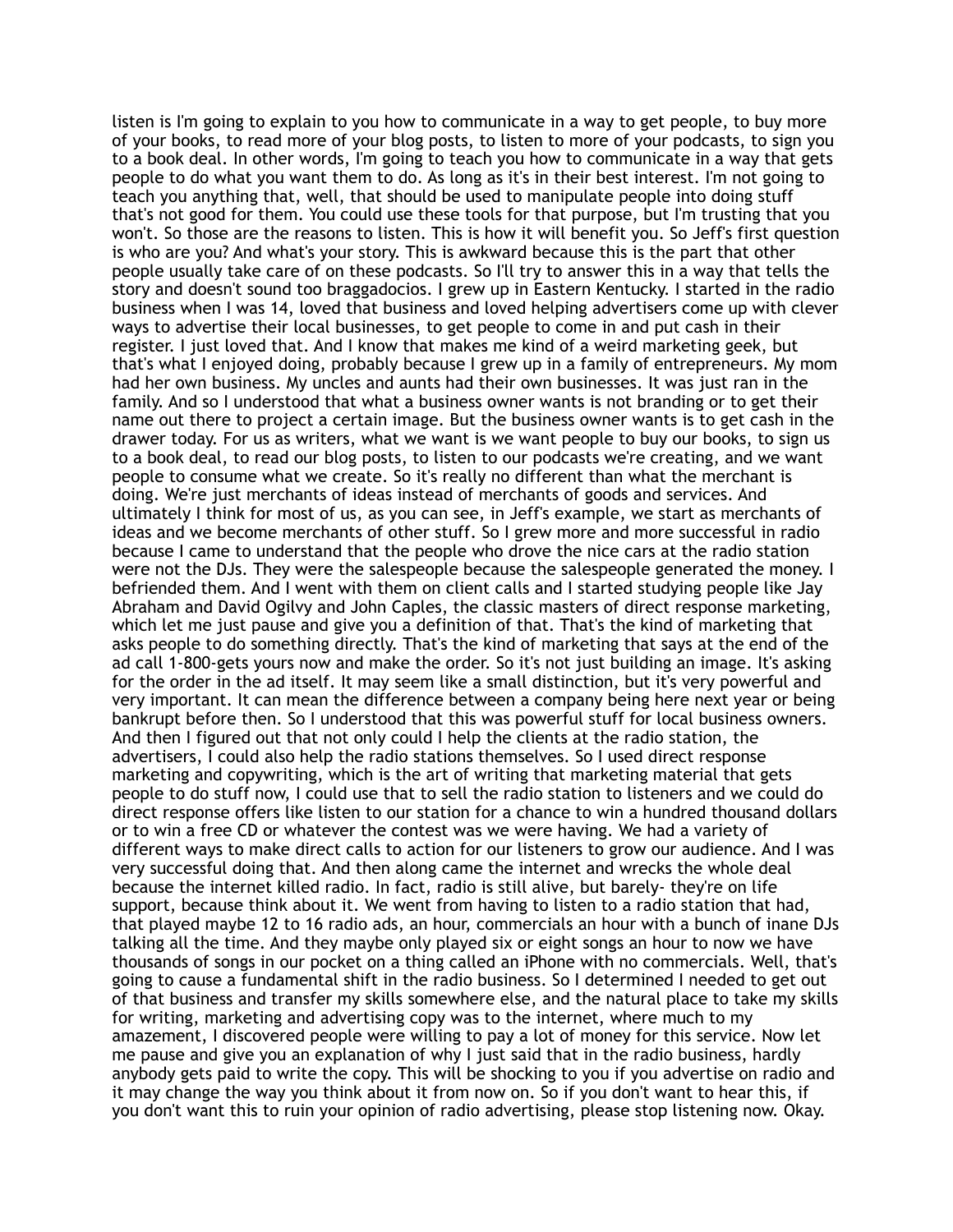You're still listening, so I assume you want to know the secret. The secret is at most radio stations, there is no paid position for copywriter. There's no professional person writing your ads to make sure they work. It's usually just a last minute thought of, well, we sold this package of spots to this advertiser, get one of the DJs to write the spot. Yikes. Your advertising success depends on that. So outside of radio, I discovered people understood the value of copy and of good marketing and are willing to pay top dollar for it.

#### [\(06:51](https://www.temi.com/editor/t/qCHl8lIwIDCMbYo8Evx23EA2V5yLaQxkU-UwpH2AH6LSRdjEKXWo4uHajCxRcPtIlOg1TkY-zfabtuizC3lLdgJ-Zi8?loadFrom=DocumentDeeplink&ts=411.29)):

So I began getting clients that were fairly impressive. Many of whom were New York times bestselling authors. I've had the privilege of working with people like Tony Robbins, Jack Canfield, and Michael Hyatt and many others. And then a lot of entrepreneurs you've never heard of. And then I've taught now thousands of entrepreneurs and small business people, how to write their own marketing copy and do for themselves what I've done for me and my clients, and what I've done for me and my clients is I've been able to sell an estimated \$300 million worth of goods and services on the internet using the power of direct response copy and direct response marketing. So now I help other people do that for themselves. Jeff's next question is "what is copywriting and why does it matter?" I kind of already got into this copywriting is the art of writing words that sell. That could be selling a product or service. It could be selling an appointment to find out more about a product or service. It could be selling an idea. It could be selling a belief. I mean your pastor every Sunday at church has written copy, about 20 minutes worth usually. And it's written to sell you on an idea on a new behavior, on a new way of thinking. Every politician is writing copy. Some of it is crazy, but some of it is good. It's all designed to get you to think in a new way about a certain subject to convince you. Nora Ephron, who is the great screenwriter and filmmaker responsible for films like *You've Got Mail*. Her mother was a journalist and taught Nora at a young age, everything is copy. And in fact, there's a documentary you might want to watch on Netflix called *Everything Is Copy*. It's about Nora Ephron- well worth watching. I think anybody who listens to this show would be interested in seeing that movie. But the point is, everything is copy, that's why it matters. Everything you do from the letter you write to your publisher, to the about page on your blog, to what's printed on your business card, to how your telephones are answered to what you say at a party when you meet somebody, it's all copy. And the reason it's important is it shapes the way the world sees you. And the way the world sees you, determines how they treat you, which means it determines whether they do business with you or not. Whether they trust you or not. Whether they like you or not. There is a basic structure to writing copy. And Jeff's next question is "what are the basics of copywriting?" And so I have a 10 week course that I teach where I walk people through all this in great detail. Some would say laborious detail, but I'm going to give you like the five minute overview of a framework you can use to write persuasive copy in any context. Now this could be on a page that's designed to sell your book. It could be on a page it's designed to sell your consulting or coaching services. It could be just in a blog post where you're trying to convince somebody of an idea. So just think of the call to action. At the end of the copy, we're going to ask people to do something. That might be, we might ask them to buy something. We might ask them to write their Congressman. We might ask them to make a comment. We might ask them to give a video on YouTube a thumbs up or to share it, but we're always asking them to do something. We're making a call to action. That's the sale. Here's the structure that works for anything you're writing. It's called the PASTOR structure. You may have heard me talk about this before. I've added some refinements now. So it's a little bit different. So it's worth listening to this again. PASTOR stands for, well, let me just back up and say, this is not about being a preacher. It's got nothing to do with religion. It's about acting in the role of the original meaning of the word pastor, which is as a shepherd, leading people to a good decision. And the shepherd, their job is to protect the flock, to keep away the predators, to make sure the flock has food and water and comfort and is healthy. So think of yourself in that way, with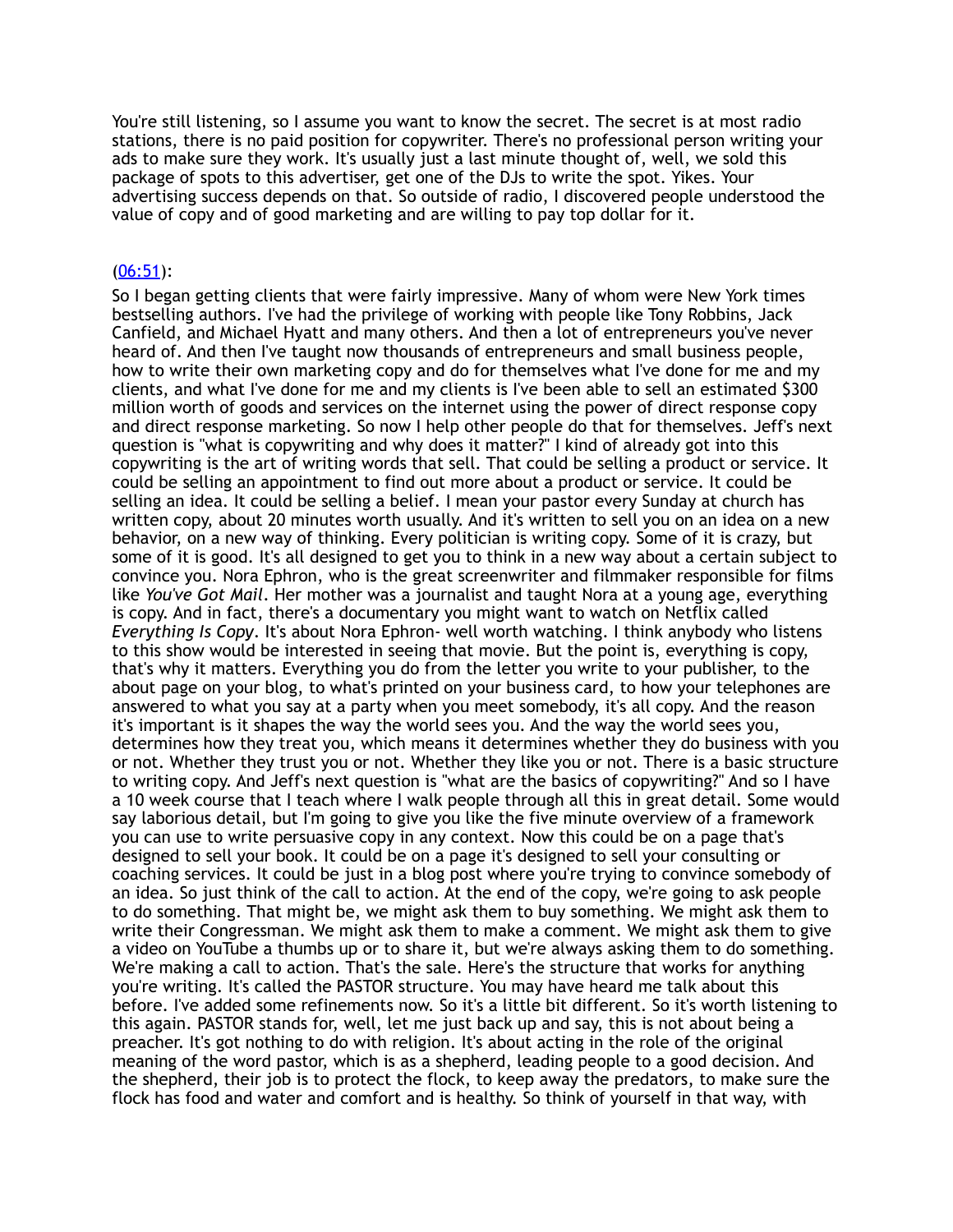your audience, with your tribe, you're their shepherd. And you will never come across as salesy or pushy because you're there to take care of them.

#### [\(10:16](https://www.temi.com/editor/t/qCHl8lIwIDCMbYo8Evx23EA2V5yLaQxkU-UwpH2AH6LSRdjEKXWo4uHajCxRcPtIlOg1TkY-zfabtuizC3lLdgJ-Zi8?loadFrom=DocumentDeeplink&ts=616.83)):

You've got their best interest at heart. So keeping that in mind, PASTOR is an acronym that stands for the different pieces of your copy. It's a framework for writing copy. P stands for person, problem, and pain. So you gotta start with the person you're writing to. You got to know about them. You've got to understand them. You got to understand their world. You have to enter into their situation and understand what is the problem that they're having as they are aware of it. Now, this is vitally important. If they're not aware, they have a problem. You're not going to make a sale. Because one thing I can guarantee you is you have no solution for somebody who thinks they have no problem. They're not going to listen to you. So you've got to start by identifying what do they think the problem is? And then we move on to pain, which is how does it hurt for them? Now this is vitally important because we get so caught up in writing copy from our viewpoint about our brilliant product or our brilliant service about how it solves the problem that we think they need to solve. We forget that all that stuff does not matter to the reader. What matters to the reader is do they think they have a problem? And if they do, how do they perceive the pain of the problem? So let's take a very common subject that is a problem that's addressed by many books, many programs, many coaches, many trainers. That's the problem of obesity. Usually the marketer who's trying to sell the weight loss program likes to start with the facts, the facts of what percentage of people are obese, what diseases it leads to, how it affects your health percentages and studies and proof, proof, proof that it causes heart disease, maybe cancer, diabetes, maybe Alzheimer's, hypertension. So many problems caused by obesity and they want to barrage you with these facts. The problem is none of that matters to people or they'll say it matters cause they know it should matter, but you're connecting with their head and you need to connect with their heart. If you start by connecting with their head, you connect with the head. You're dead. You're not gonna make any progress. You connect with the heart. Now we can start. So how does the pain hurt from the perspective of the customer? In the case of obesity, it's not about the facts. It's not about the figures. It's not about the diabetes, the heart disease or the cancer or any of that stuff. It's about the guilt and shame and fear and isolation and the feeling that they're not enough, that they're somehow deficient. That's how you connect with their heart. You speak to those emotions. This is hard for many writers, especially those who are in the marketing business because they feel like I don't want to be manipulative. You're not being manipulative. You're being considerate by speaking in a language that means something to the person you're writing to. You're speaking their language. Then you can begin to talk about the A in PASTOR which is the amplify. Amplify the pain of not solving the problem, what will happen if they don't solve this problem? What's the cost of doing nothing. The cost in this case is tremendously high. Now you can talk about heart disease and diabetes, but you still got to do it in a way that emotionally connects, not again, connect with the head, you're dead connect to the heart, now you can start. Instead of citing facts and figures about diabetes, you might say in your copy to that grandmother or grandfather, you're writing to, you might say, if you don't solve this obesity problem, do you realize what's going to happen? Picture this picture; your eight year old granddaughter standing in front of your coffin, staring at your cold dead body, weeping her heart out. Wondering why her grandma has left her. Isn't it tragic that you could have prevented that from happening by simply changing the way you eat. Now, you might say that is too much, Ray. Is it? Is it prevents that scene from happening, is it too much? I'll leave it to you to answer that question. So the, A stands for amplify, but it also stands for aspirations. Now show them the other side of the picture. Show them being at their 18 year old granddaughter's wedding, little young to be getting married, but hey, work with me here. Maybe their 25-year old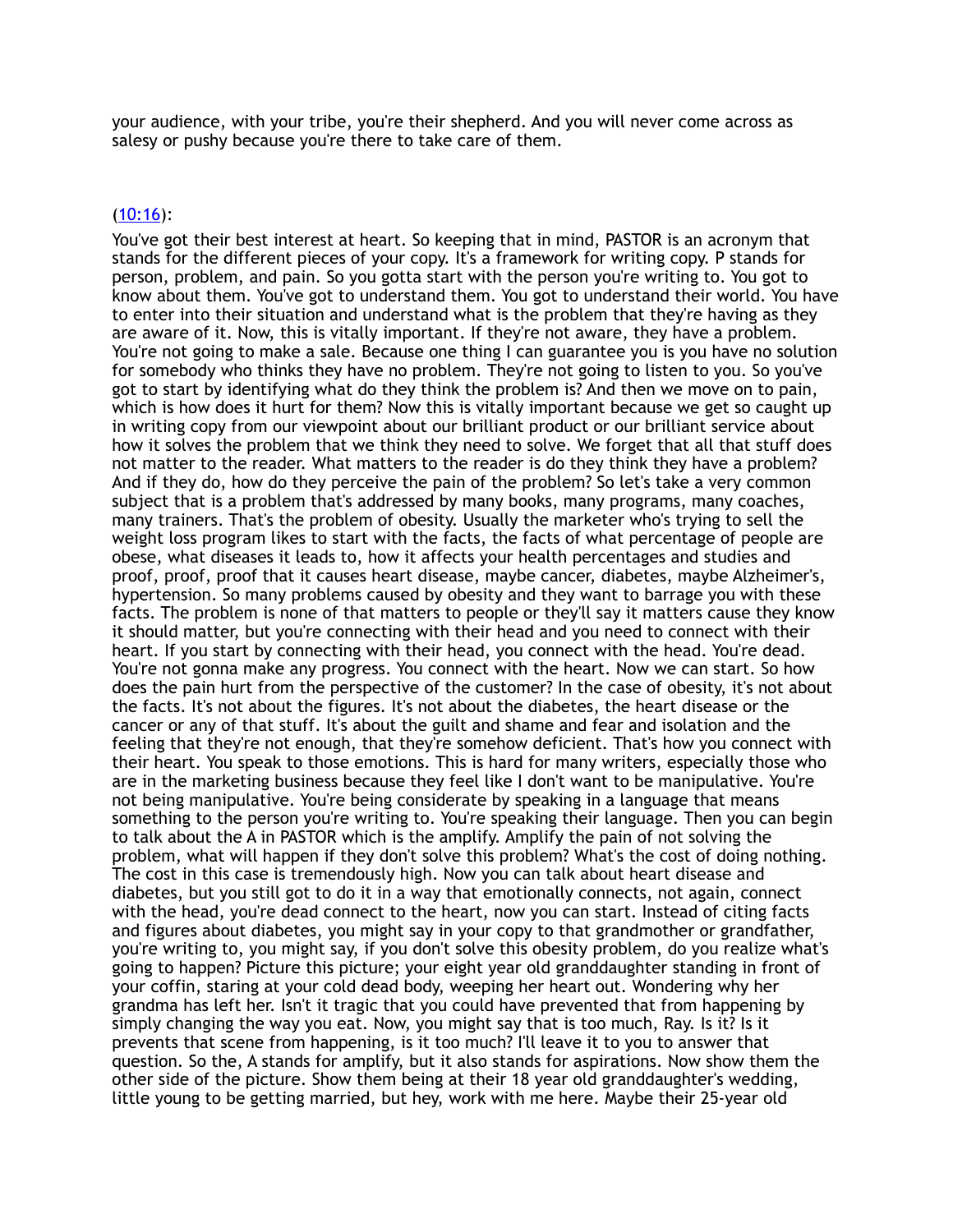granddaughter's wedding, still maybe a little young, but better. Show them that picture of what they aspire to. If you dare show them their secret heart secretly, what obese people really want is they want to look like the fashion models they see on the front of magazines.

## [\(14:08](https://www.temi.com/editor/t/qCHl8lIwIDCMbYo8Evx23EA2V5yLaQxkU-UwpH2AH6LSRdjEKXWo4uHajCxRcPtIlOg1TkY-zfabtuizC3lLdgJ-Zi8?loadFrom=DocumentDeeplink&ts=848.14)):

They want to have the six pack, abs the perfect body, the toned tush that makes people turn and take a second look and say, wow, dang, that looks good. They won't tell you this because it's their secret heart. It's shameful and embarrassing to them. That's what's really going on. So speak to that. You can say it. They can't, they can even chide you and say "I don't care about that. That's so superficial." But inside they're thinking, that's what I want. So speak to it. The S in PASTOR stands for story, struggle, solution. This is where you tell the story of how you faced the same problem or someone in your story faced the same problem. They struggled through trying to solve it. Maybe they went through a couple of failure cycles because everybody does. That's a way to relate to people. Show them, admit. Yeah, I've had this problem too. And I too have given into the cheesecake, the refrigerator in the middle of the night. I ate the whole dang thing. Not just a piece, the whole thing. I was so ashamed. Make that admission. You struggled. And then tell the story of how you solve the problem. What flipped the switch for you and made things change. When did you draw the line in the sand and why and how, and then you move to the transformation to T in PASTOR; transformation and testimony. So now you show how your life has transformed or how the life of your perfect customer has transformed by your process, by your product, by your coaching, by your book, by whatever you sell, you show the before and after. That's why before and afters are so powerful in advertising. Think about infomercials and think about how often they show before and after pictures. Why do they do that? Because it's effective because the before is how we look now, it's our life. Now we looked at and say, yep, that's me. And it's painful to look in that mirror, but then immediately they show us the after and that's how we want to be. And we say, yes, that's what I want. Then we segue immediately to testimonials. This is where other people tell the story of how your product or solution empowered them to become the after picture. Proof, proof, proof. Not facts and figures, not science, not evidence. Stories. Again, go back to the infomercials and look at them, pay attention to how much of the infomercial is made up of testimonials, unprofessional, regular people who got a result who talk about the result they got. That's not proof it's anecdote, but yet 70% of most infomercials, the successful ones, consist of just that.

## $(16:12)$  $(16:12)$ :

Why? Because it speaks to people. It motivates behavior. It causes people to take action. So you should do the same thing. So now we're up to the O in PASTOR, which is offer. This is not what most people think. Most people think the offer is primarily what you're selling and how much it is. I'm selling a 10 week copywriting course. And this is the cost. That's not the offer. Those are details of the offer. But the offer,, again is really about the transformation. That's what you're offering people. You're saying trade me this amount of money. And I'll give you this transformation for the P90X program. It's trade me this amount of money, and I'll take you from being pudgy Doughboy to Mr. Ripped, six-pack abs in 90 days, that's the transformation you're offering. Now. The transformation is where you're headed. It's the destination, but you've also got to describe the vehicle that gets you there. So you do have to talk about your 10 week course or your book or your three-day seminar or your ongoing consulting contract, whatever it is you're selling. You have to talk about the vehicle that gets them to the destination, but don't be like most people and get the vehicle confused with what they're buying. Most people just simply spend all their time describing the vehicle when nobody cares about that, they just need to know there is a vehicle. What they care about is the transformation, the destination. That's what you spend 80% of the offer section talking about. The transformation, and you tie it back to the vehicle that gets them there. So they can be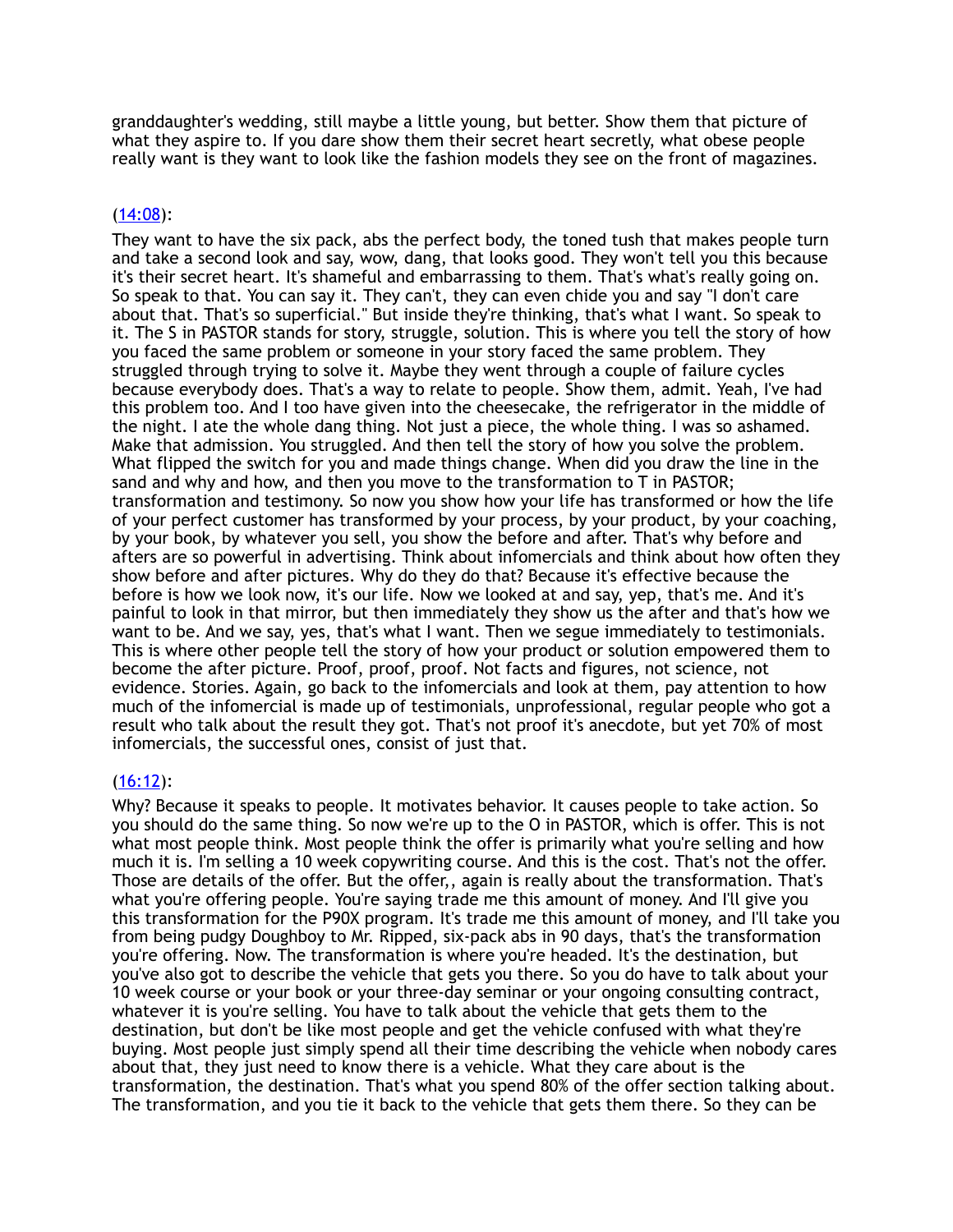assured that you have a way to get them there. And then finally, the R in PASTOR stands for request a response. Ask for the sale. Ask them to do what you want them to do. That's it P A S T O R. Person, problem, pain, aspiration, amplification, story, struggle, solution, transformation, testimonial, offer, request a response. That's the framework can use for any persuasive piece of writing persuasive speech. I've given speeches using the pastor outline where I made the outline five minutes before I made the talk, because I didn't expect to have to speak. And somebody said to me, I walked into a conference a few years ago and I walked in a day early. I wasn't supposed to speak to the next day. And the guy who was putting the conference on, grabbed me in the hallway and said, Ray, our keynote speaker backed out on us. Can you give a keynote in 10 minutes? And I said, sure. So I sat down with my journal. I wrote out the letters, P A S T O R, I outlined my talk and I gave a one hour speech and it was pretty darn good, if I do say so myself. This framework can help you write quickly. And more importantly, it'll keep you focused on the elements of what it takes to persuade people, to take a course of action. So use it often. Use it everywhere, experiment with it. I would love to hear your success stories about how it's worked for you. I've given it away freely to hundreds of thousands of people all across the world it's one of my best ideas. And I just love hearing the success stories. I've had people tell me, Ray, I could not afford your copywriting course, but I used your PASTOR framework to make enough money so that I could. So now I'm back to buy the course from you to learn more. I don't mind helping people first and then waiting maybe forever. Maybe they never do any business with me, but just knowing that can help people is gratifying to me.

#### [\(18:58](https://www.temi.com/editor/t/qCHl8lIwIDCMbYo8Evx23EA2V5yLaQxkU-UwpH2AH6LSRdjEKXWo4uHajCxRcPtIlOg1TkY-zfabtuizC3lLdgJ-Zi8?loadFrom=DocumentDeeplink&ts=1138.95)):

Sometimes it comes back to me in the form of business. There's a lesson in that for your marketing as well. But Jeff's last question that he wanted me to answer for you is "what are my next steps to becoming a better copywriter?" Well, an immediate step would be to apply the PASTOR framework, as I described it in this episode, a further step would be grab a copy of my book called *How to Write Copy That Sells*. It's available on Amazon for I think it's like 12 bucks. Something like that. You can get the Kindle edition for eight bucks, maybe. It's a good primer. It'll get you started in writing. Good copy. And then we do offer a copywriting course. It opens like a college course once a year, but you don't have to do that. You can just practice using the pastor framework. As I described it here, or you can get my book for 11 bucks or 12 bucks, whatever it is on Amazon. It's like any other kind of writing the way to do it is to just do it and practice it. And the way to write really good copy is to write lots of really bad copy first. The rules never change, my friends. It's always the same. I hope this has been helpful. And I hope that you understand that this is about more than just selling stuff. Now I'm all in favor of selling stuff. I think that's what turns the wheels of our economy. It's what will help eliminate poverty in the world. And that's my mission in life is to eliminate poverty through entrepreneurial activity, through helping people start businesses, to giving people jobs. Maybe you don't have as grandiose designs that maybe you just want to make some money to feed your family, or maybe you are cause driven. You want to convince people of an idea. You want to convince people that there are people in the world who need their help. I'm all for that too. So you can use this power of copywriting to convince people to do almost anything. And look it's been used against us so often in the past, through propaganda, through manipulation, why don't we start using it for good purposes to make the world a better place? That's what I would love to see. And I'd love to hear how you're doing that. Let me leave you this one thought, which is a thought I've adapted from Zig Ziglar. And it is this: marketing is something we do for people, not something we do to people.

## Kris Edwards [\(20:50](https://www.temi.com/editor/t/qCHl8lIwIDCMbYo8Evx23EA2V5yLaQxkU-UwpH2AH6LSRdjEKXWo4uHajCxRcPtIlOg1TkY-zfabtuizC3lLdgJ-Zi8?loadFrom=DocumentDeeplink&ts=1250.05)):

That does it for this week. Thank you very much, Jeff Goins, for letting us use this audio and remember to check out all of Jeff's stuff. We have links in the show notes. You'll find that at rayedwards.com/541. See you next week.